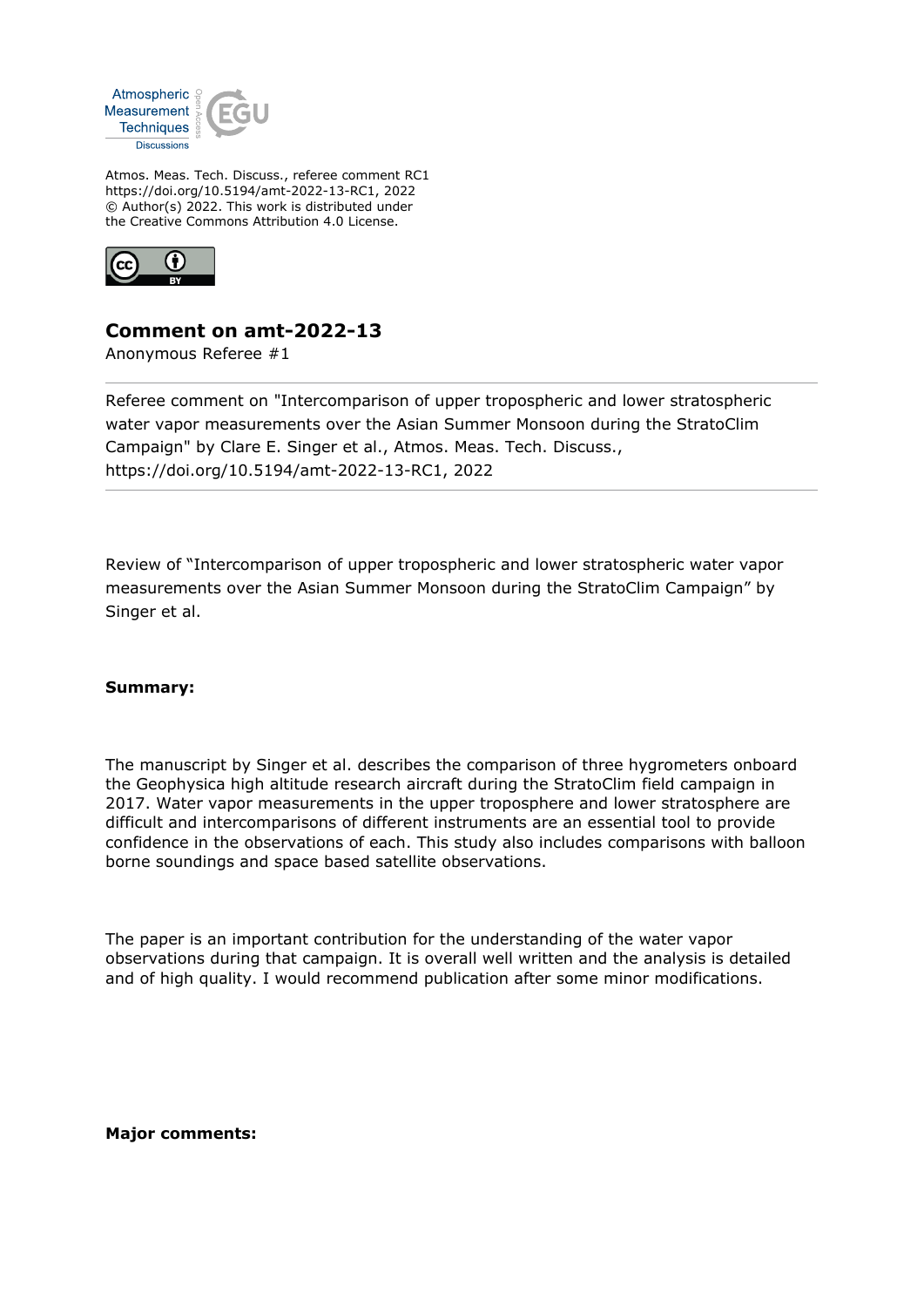The study uses v4.3 for the comparison with MLS water vapor measurements. The MLS team has already released v5.0, which addresses some significant biases and drifts that do affect the comparison with the in situ measurements. I would strongly suggest using v5 instead of v4.3 as the results would look slightly differently.

## **Minor comments:**

I would suggest moving Figure S6 from the supplement to the main document. It is quite helpful in understanding the discussion of the cloud determination.

Since the authors refer to Figure S9 twice, it too could possibly be moved to the main text.

Lines 246ff: It would be quite useful to have an overview table, which lists for each flight the total flight hours, total number of data points, total number of measurements in cloud and out of cloud. Without this, the number of data points given here miss perspective.

The comparisons in Figure 8 look quite good. Nevertheless, there may be some sampling biases in this comparison, since the balloon-borne measurements are typically launched only in non-precipitating conditions, and MLS is sensitive to cloud contamination in the UTLS. A short discussion about how this potential sampling bias may influence the comparison could be helpful.

Lines 374: Not unexpected, the comparison was not blind and there have been many interactions between the different teams during the campaign. I have confidence in each team, but it would still be good to know to what extent if any instrument calibrations were adjusted during the campaign based on input from the other teams.

## **Technical comments:**

Line 150: delete the stray comma.

Lines 269f: Better write: "During the stair stepping, there were two moist layers around …"

In Figure 5: I would suggest making the vertical axes for potential temperature and H2O